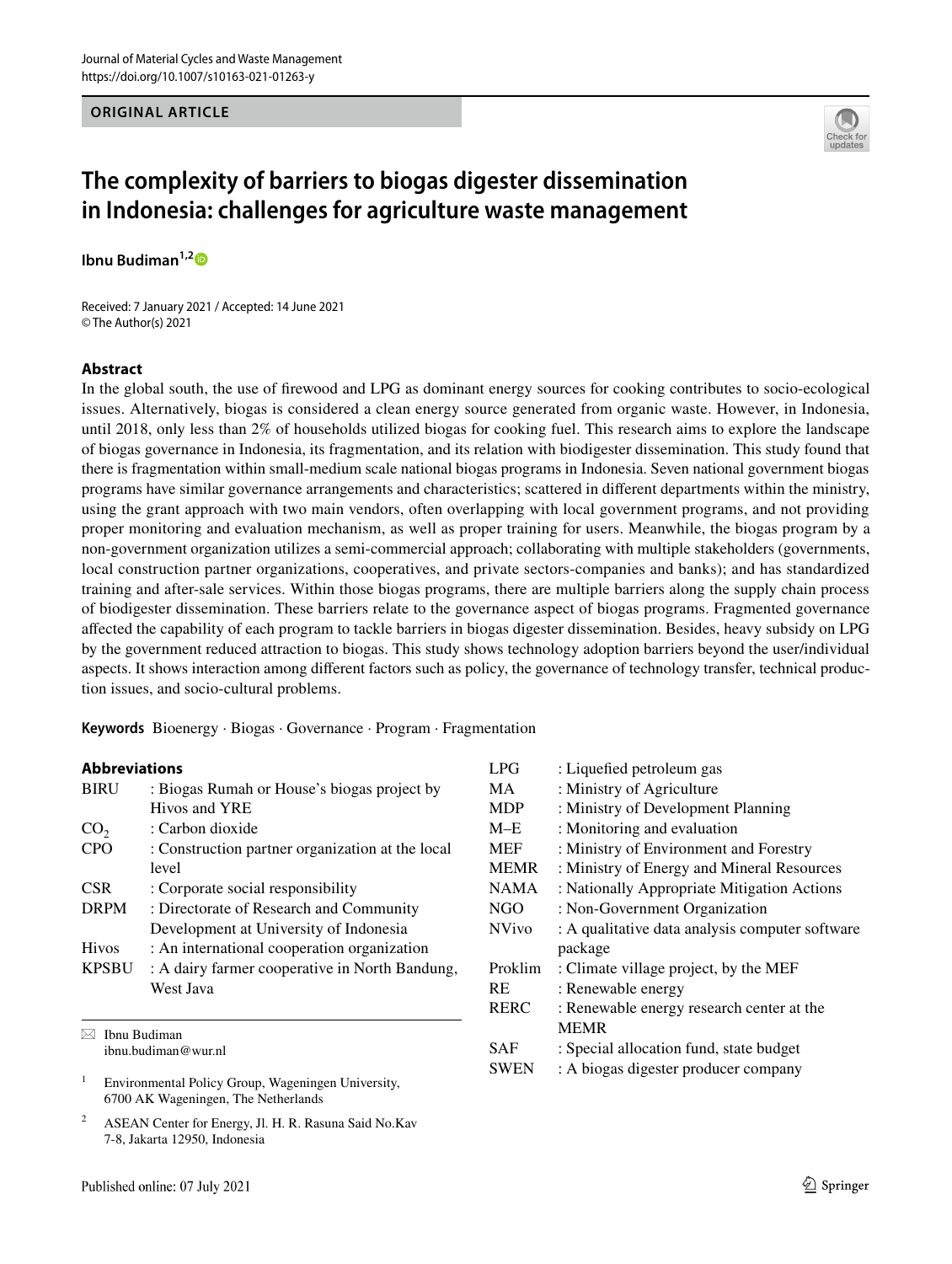- UPPO : Processing unit of organic fertilizer, a project by the MA
- YRE : Yayasan Rumah Energi or Home Energy Foundation

# **Introduction**

Since the 2000s, the global south countries such as Indonesia have shown rapid economic growth that guided to high dependence on oil and gas for energy [[1\]](#page-11-0). The use of fossil fuel has been signifcantly increasing Greenhouse Gasses emissions [\[2](#page-11-1)]. Regarding energy for cooking, liquefed petroleum gas (LPG) and frewood are the dominant energy sources in Indonesia [\[3](#page-11-2)]. 31.3% of the population in rural areas still use frewood as the main cooking fuel. This contributes to environmental and health issues such as forest degradation, carbon emission, breathing disorders, and mortality. Meanwhile, LPG is utilized by 63% of the population in rural areas and this starts to be a new source of greenhouse gas emissions in the countryside [\[2,](#page-11-1) [4](#page-11-3)]. To support energy transition to renewable energy, biogas is seen as a clean source of energy that can be developed further to tackle environmental and health problems caused by LPG and frewood use [\[5\]](#page-11-4). In Indonesia, small-medium scale biogas with diferent technologies such as at the household level has been introduced formally since the 2000s [[6](#page-11-5)]. However, there is fragmentation within the governance of the small-medium scale biogas programs in Indonesia that has mixed impacts on the programs [[1,](#page-11-0) [7](#page-11-6)]. The problem of fragmented governance, with weak institutions, makes programs on technological dissemination/difusion activities are vulnerable to issues that hinder transition pathways to low carbon energy through the biogas sector [[8,](#page-11-7) [9](#page-11-8)]. For example, lack of cooperation between institutions that have biogas programs made them having overlapping programs in the same location, while other locations have no access to the biogas digester [\[10](#page-11-9), [11\]](#page-11-10).

The governance problems may connect to the dissemination issues. By 2015, the total number of biogas digesters in Indonesia only accounts for 1.24% of households [\[4](#page-11-3)]. This makes biogas is hence much less common than LPG and frewood as other cooking fuels [\[12](#page-11-11)]. This research aims to identify systemic barriers to biodigester dissemination by analyzing the landscape of biogas governance in Indonesia, its fragmentation, and its consequences to barriers to biodigester dissemination. Previous studies identifed some dissemination barriers constraining fuel substitution with biogas, from the bureaucratic process, the time-consuming process of feedstock, social acceptance, diferent priority, monitoring practices, and poor technological maintenance [[7,](#page-11-6) [13–](#page-11-12)[15](#page-11-13)]. Yet it was presented as scattered issues. This study identifes intercorrelation among those barriers and

with the landscape of biogas governance. The intended output of this study is to provide suggestions to policymakers and development practitioners to improve policy, governance, and practices of biogas programs.

# **Framework and methods**

The conceptual framework of this research utilizes the theory of fragmentation as a framework that features specifc aspects within the biogas regime. This theory argues about the governance architectures of the climate-energy regime that are seldom fully interconnected and integrated, and thus, fragmented. In the global climate-energy governance architecture, this fragmentation relates to a lack of interlinkages between institutions, for both state and non-state actors [\[16\]](#page-11-14). Such fragmentation is not necessarily problematic and the 'diversity' of institutions within regimes is something that can be managed. This research utilizes the indicators within the theory, which are the coordination and cooperation dynamics.

The theory of fragmentation is linked to policy/governance as a framework that features specifc aspects within the biogas regime in Indonesia. The regime of small-medium biogas in Indonesia experienced confictive and cooperative fragmentation from 2009 to 2017, where there had been confict and cooperation among diferent biogas programs [[7\]](#page-11-6). This study analyses how those dynamics afected the capability of each biogas program in tackling barriers in the dissemination of biodigester.

This study utilizes inductive reasoning where the logical thinking or analysis in the paper involves forming generalizations based on specifc incidents/fndings found from data collection. The coordination, cooperation, and interaction dynamics among biogas programs were cross analyzed with specifc barriers to biodigester dissemination, in the value and supply chain of the biodigester. First, coordination, cooperation, and interaction dynamics among biogas programs were identifed. Afterward, series of analyses to connect the interaction dynamics with multiple barriers in biodigester dissemination were done to complete data analysis.

For methodology, this research utilized qualitative data analysis. This method involved multiple forms of qualitative data that consist of interviews, document reviews (including policy and project reports), and series of analyses concerning the conceptual framework (Fig. [1\)](#page-2-0). Twenty-two semistructured interviews were conducted during the feldwork in 2018. Each interview took about 1 h and was done in the office of respective institutions. Besides, this study also included some quantitative data for the number of biodigester dissemination.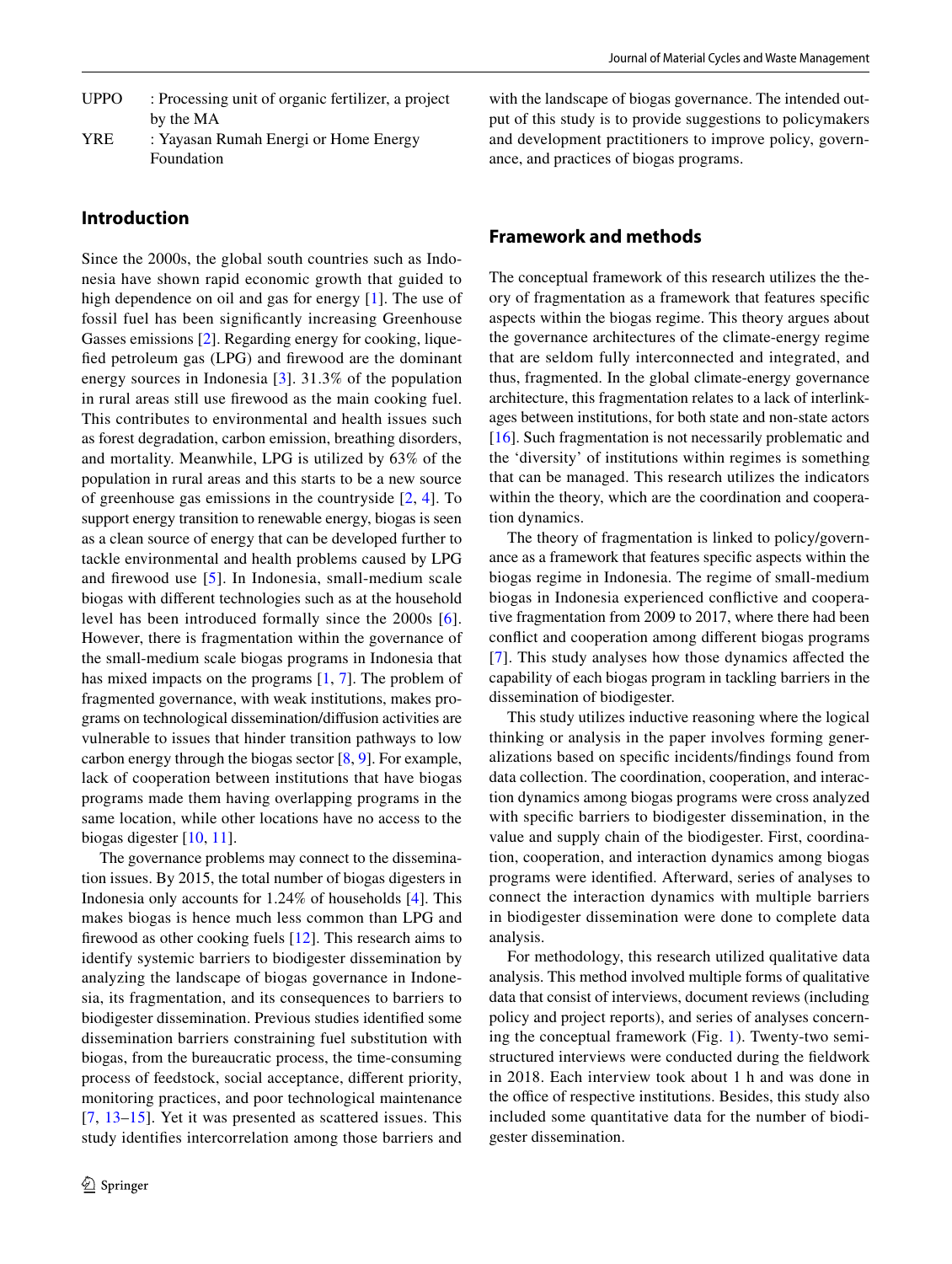

<span id="page-2-0"></span>**Fig. 1** Data collection and analysis

The focus is on four institutions that have biogas programs, such as Hivos (Non-Government Organization-NGO), Ministry of Energy and Mineral Resources (MEMR), Ministry of Agriculture (MA), and Ministry of Environment and Forestry (MEF). Sources from representatives of various stakeholders were chosen in those diferent institutions, to balance the information. Purposive and snowball sampling techniques were used in selecting representatives from the four institutions that have biogas programs. Besides, several stakeholders that are related to biogas programs in the four institutions were also interviewed, to verify the information. Minimum two sources for representatives in the four institutions and their related stakeholders were chosen to minimize bias/subjectivity in collected data and information.

After data collection, all data were organized to prepare the structure of the evidence, based on the conceptual framework and its indicators. Depending on the nature of the data, they were transcribed (in case of interviews), scanned (in case of document and literature review), or typed up (in case of other feld notes). Later, for a more detailed analysis, a coding process was undertaken. The frst coding session was done on the interview transcripts, policy documents, and program/project reports to analyze governance arrangements from each biogas program and its institutions. Afterward, the second round of coding was done to analyze the coordination dynamics and a third coding round then analyzed the interconnected barrier analysis.

# **Result**

The existence of biogas programs is triggered by national policies in Indonesia. The existence appears in the implementation of various biogas programs in diferent ministries and non-state institutions. The explanation in this chapter aims to provide an overview of biogas-related policies and programs, their governance arrangements, and the barriers to biodigester dissemination.

This study found that there are only two general policies related specifcally to biogas, which are energy mix and national climate change mitigation or NAMA.<sup>[1](#page-2-1)</sup> From those policies, the government utilizes voluntary biogas programs by providing grants from the government budget, foreign development aid, and funding from non-governmental bodies. The biogas program targeted the households and small community groups such as farmers groups and forest communities. Two types of governance arrangements are found in scattered biogas programs; (1) decentralized governance as the programs that come from the government bodies, and (2) interactive governance, as the programs led by nonstate actors in partnership with various stakeholders. These biogas programs have multiple dissemination barriers that are related to their governance arrangements (see "[Fragmen](#page-4-0)[tation and biogas dissemination barriers"](#page-4-0)).

## **Biogas‑related regulations**

Two national regulations are relevant to biogas dissemination in Indonesia, which are; (1) energy mix target (legitimized in 2006 and renewed in 2017) and (2) the national climate change mitigation plan for climate change or NAMA (legitimized in 2011). Both regulations are related to the emergence of biogas programs.

<span id="page-2-1"></span>MEMR. (2016). MRV FRAMEWORK FOR ENERGY COMPO-NENT OF RAN-GRK. [http://www.lowcarbondev-support.org/-/.../](http://www.lowcarbondev-support.org/-/.../FIRM-Indonesia-MRV-framework.ashx) [FIRM-Indonesia-MRV-framework.ashx](http://www.lowcarbondev-support.org/-/.../FIRM-Indonesia-MRV-framework.ashx).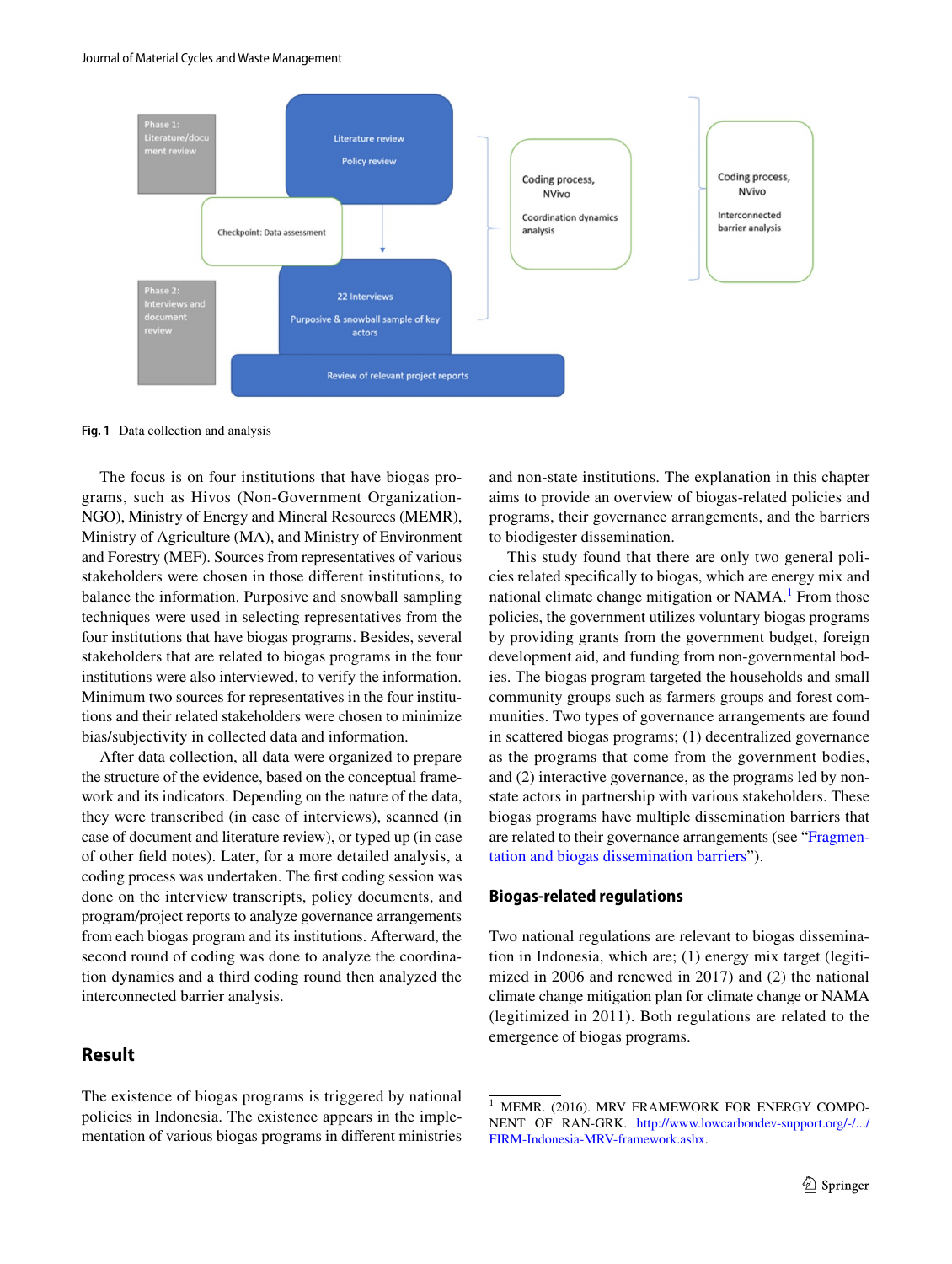<span id="page-3-1"></span>

| <b>Table 1</b> Biogas in the programs<br>on different directorates in | The institution within the MA                                   | Program                                                     | Year          |
|-----------------------------------------------------------------------|-----------------------------------------------------------------|-------------------------------------------------------------|---------------|
| the MA (Source: Author's<br>interviews)                               | Directorate of processing and marketing agriculture<br>products | Batamas (Biogas from communities'<br>livestock)             | $2007 - 2014$ |
|                                                                       | Directorate of livestock                                        | Zero-waste livestock: biogas, compost,<br>liquid fertilizer | 2010-2017     |
|                                                                       | Directorate of agriculture infrastructure                       | UPPO (Organic fertilizer processing)<br>unit)               | $2008 - now$  |

Energy mix target is part of national energy policy, that is formulated in national energy plan<sup>[2](#page-3-0)</sup> and local energy plan. Energy mix has the target of 10% of bioenergy by 2025. Within those plans, there is the target for biogas dissemination that combines all scales of biogas, from large industrial scale to household scale. Besides, biogas for the household is also mentioned under the planning for small-scale energy [\[16\]](#page-11-14). Yet, still, there is no specific target or number for household biogas and medium-scale biogas. Besides achieving the energy mix target, the Ministry of Energy and Mineral Resources (MEMR) has a biogas program that also aims to reduce the cost of subsidies for kerosene and LPG.

Meanwhile, NAMA is targeted to achieve the 26% (0.7  $GtCO<sub>2</sub>e$ ) emissions reduction target by 2020. Under the sector of agriculture and energy, biogas is included as one of the action plans to be done by the Ministry of Agriculture (MA), Ministry of Energy and Mineral Resources (MEMR), and Ministry of Environment and Forestry (MEF) as implementing agencies. The national government estimated that biogas usage will reduce by 1.01 million tons of  $CO<sub>2</sub>e (0.001\%)$ . From this target, NAMA expected 0.13 million tCO<sub>2</sub>e to come from 31,400 units of household biogas digesters with a volume of  $5-6$  m<sup>3</sup> (B. MEMR, 2016). One biogas unit of 6 m<sup>3</sup> capacity is estimated to reduce 3.2 tons  $CO_2$ /year according to Gold Standard [[17\]](#page-11-15). The biogas digesters are planned to be distributed to farmers households that own suffcient livestock and use fossil fuel (LPG) or non-renewable biomass (frewood) as their cooking fuel. In the NAMA, biogas programs are only counted if it has the clear target and can be monitored, reported and verifed, such as biogas programs from the MEMR and the MA.

Both regulations, energy mix target and NAMA are connected to the establishment of various biogas programs and projects in diferent institutions, to achieve the energy mix and emission reduction targets. Beyond energy mix target and NAMA, diferent motivations and problem backgrounds are also found in the biogas programs in other ministries, such as the topics of waste management and forest conservation. The Ministry of Development Planning (MDP) recognized that the bioenergy programs, including biogas, are scattered in diferent ministries out of the MEMR, such as the Ministry of Agriculture (MA), and the Ministry of Environment and Forestry (MEF). In the MA, the motivation is to manage animal waste from the beef self-sufficiency program, for converting cattle manures to be compost and biogas. In the MEF, the biogas program helps them with forest conservation, forest community development, and emission reduction. The biogas digester is introduced to prevent forest people from using frewood. These diferent motivations cause the fragmentation of biogas-related policy results in scattered biogas programs in diferent institutions.

#### **Biogas programs from diferent institutions**

This section focuses on the biogas programs from four selected institutions, which are three government bodies (MEMR, MA, and MEF) and Hivos as non-government bodies (Tables [1,](#page-3-1) [2,](#page-3-2) [3](#page-4-1)). These institutions have the main small-medium scale biogas programs in Indonesia. In this section, general characteristics and output from biogas programs in four selected institutions are provided, to construct the analysis of governance architecture and the fragmentation in the following chapter. This section is structured with an explanation per institution, then per program owned by the institution and its characteristics that consist of the general description of programs, key changes, partners for cooperation, and the dynamics within the program and/or the institution. Table [4](#page-5-0) shows the summary of the characteristics and output of those biogas programs.

Besides the biogas programs from four selected institutions in this research, this research found that there are still

<span id="page-3-2"></span>**Table 2** Biogas programs in the MEMR (Source: Author's interviews)

| The institution within the<br><b>MEMR</b> | Program                                                                                          | Year                                      |
|-------------------------------------------|--------------------------------------------------------------------------------------------------|-------------------------------------------|
| Directorate of bioenergy                  | Household biogas program<br>Communal biogas program<br>BIRU partnership; Biogas<br>for household | $2011 - now$<br>$2011 - now$<br>2009-2015 |
| RE research center                        | Center of information and<br>demonstration of biogas                                             | 2005-2017                                 |

<span id="page-3-0"></span> $2$  Government of Indonesia [GoI]. (2017). Rencana Umum Energi Nasional. (Lampiran II Perpres No 22 Tahun 2017).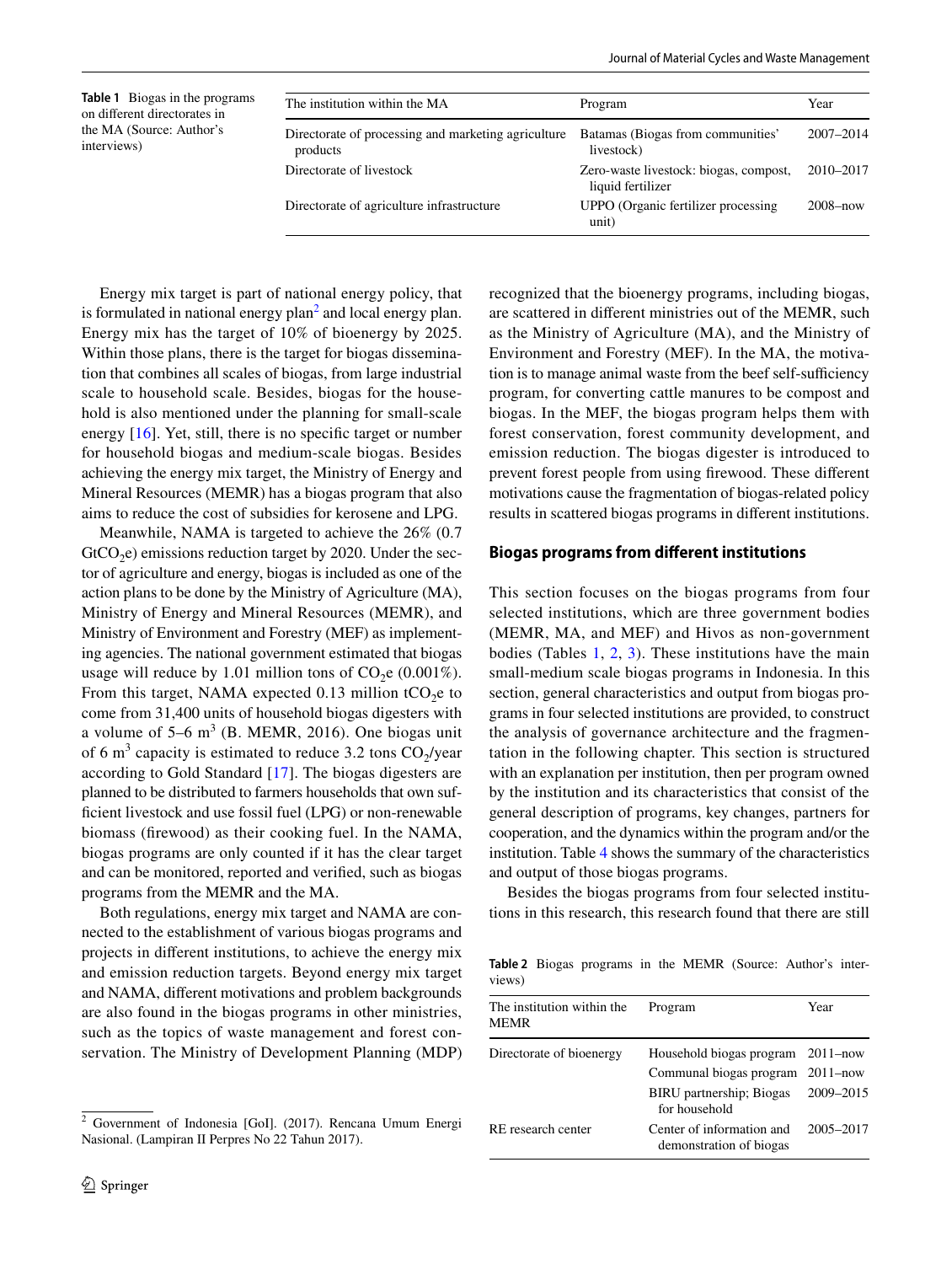<span id="page-4-1"></span>**Table 3** Biogas-related programs in the MEF (Source: Author's interviews)

| The institution within the MEF                                                                                | Program                             | Year         |
|---------------------------------------------------------------------------------------------------------------|-------------------------------------|--------------|
| The deputy assistant of management of climate change impact<br>(under the ME, before the ministry was merged) | Biogas for low carbon<br>technology | 2008-2010    |
| The directorate of climate change                                                                             | Proklim (Climate vil-<br>lage)      | $2010 - now$ |
| The directorate of conservation                                                                               | Community develop-<br>ment          | $2010 - now$ |

many other biogas programs coming from several other ministries such as the Ministry of Public Works and Housing, Ministry of Villages, Development of Underdeveloped Regions, and Transmigration; Ministry of Women Empowerment and Children Protection, and Ministry of Cooperatives and Small-Medium Enterprises. Some local governments also have their biogas programs. This fact implies that the biogas programs are more fragmented beyond the scope of this research and the challenges for coordination within the architecture are more difficult.

Biogas programs are scattered in diferent ministries (also scattered in diferent directorates or sub-institution within the ministry), such as the Ministry of Agriculture (MA), the Ministry of Energy and Mineral Resources (MEMR), and the Ministry of Environment and Forestry (MEF); and in Hivos. The ministries have a wide range of problem backgrounds to justify their biogas programs, which are related to policies of the energy mix, climate change mitigation, food security, and forest conservation. Almost all those governmental biogas programs relatively have the same characteristics; using the grant approach, cooperate with local government and vendors, and do not have proper training and monitoring-evaluation scheme. However, there is no efective coordination among these government programs that result in a lack of cooperation to achieve the bigger target for renewable energy dissemination and emission reduction. Meanwhile, the Hivos program called BIRU utilizes a semi-commercial approach; collaborates with multiple stakeholders such as government bodies, construction partner organizations, cooperatives, and private sectors (companies and banks); and has standardized training and after-sale services. The fragmentation triggers innovation in diferent biogas programs.

#### <span id="page-4-0"></span>**Fragmentation and biogas dissemination barriers**

This section analyzes how fragmented biogas programs above related to multiple barriers to biodigester dissemination, especially on governance barriers. Table [5](#page-6-0) shows the list of barriers showed within the supply chain process of biogas dissemination (from the production of biogas, consumption by the users related to culture and knowledge issues on the community), and program-related barriers, link to funding, management, governance, and policy issues. These barriers are relevant to most of the biogas programs above.

The Ministry of Agriculture (MA) mentioned that the Ministry of Development Planning (MDP) targeted to install 300,000 small biogas digesters (size of  $6 \text{ m}^3$ ). The MDP divided the target into several ministries, including the MA. The MDP even said that the government needs millions of digesters to be disseminated. But, the target number of disseminations is sometimes based on the budget available from the Ministry of Finance. In 2006, the National energy policy included biogas as part of energy development planning. However, the implementation of biogas development is not signifcant. Although the potential is abundant, there were only about 30,000 digesters of various sizes that have been installed [\[14](#page-11-16)]. Even, not all of it has been utilized.

The data of biodigester dissemination number come from the MEMR. The MEMR collected data from other biogas programs such as BIRU, and SWEN who worked as the third party to various biogas projects by ministries, the local governments, and non-state actors. The data<sup>3</sup> showed that there had been 36,032 biogas digesters from those diferent biogas programs all over Indonesia till 2017. This data also originated from the grant record and proposal disbursement. The validity of these data was limited because of the absence of comprehensive physical monitoring and evaluation (M&E). The detail M&E could not be implemented because the local energy agency at the provincial level had limited resources of personnel and funding to check all biogas in their wide range of areas. In some areas such as Java, this task was helped by the coordination from the farmers' group, in partnership with YRE (Home Energy Foundation) and Hivos who had good institutional management. The Directorate of Bioenergy mentioned that they plan to have detail M&E for the whole area to check biogas condition. Another limitation for data validity was because the MEMR could not collect data from the biogas program in other ministries such as the MEF and the MA.

<span id="page-4-2"></span><sup>3</sup> Kementrian ESDM [ESDM]. (2018). Realisasi program biogas. Directorate of bioenergy.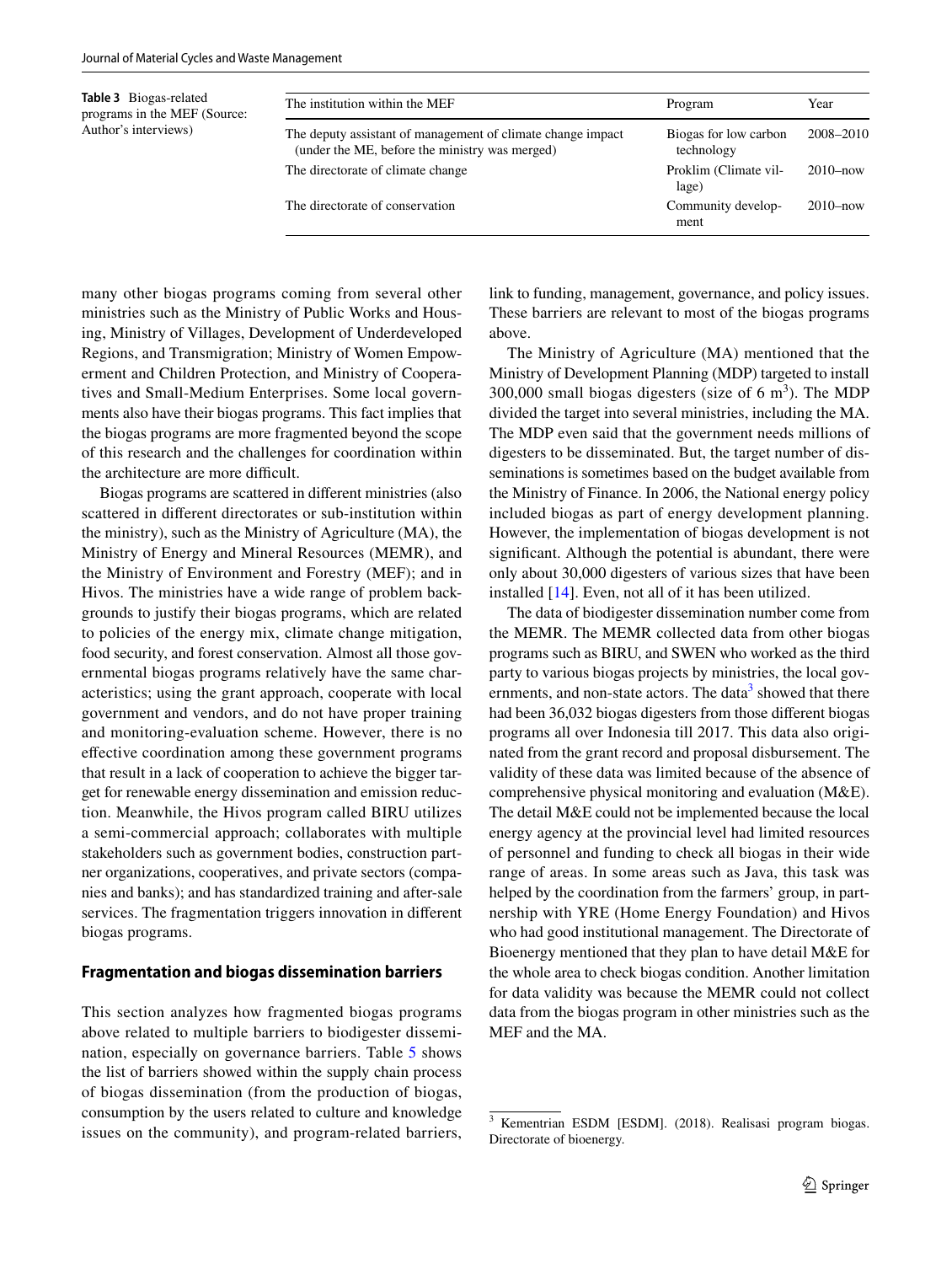<span id="page-5-0"></span>

|                                      | Table 4 Characteristics of various biogas programs from different institutions (Source: Author's interviews and biogas project reports) |                                                       |                                                   |                                                                         |                       |                                      |                                                 |                                                        |                                                   |                                            |
|--------------------------------------|-----------------------------------------------------------------------------------------------------------------------------------------|-------------------------------------------------------|---------------------------------------------------|-------------------------------------------------------------------------|-----------------------|--------------------------------------|-------------------------------------------------|--------------------------------------------------------|---------------------------------------------------|--------------------------------------------|
|                                      | Key regulations                                                                                                                         |                                                       |                                                   | Energy mix target, climate mitigation, and agriculture waste management |                       |                                      |                                                 |                                                        | Climate mitigation and forest conservation        |                                            |
| Actors                               | Main institution Hivos                                                                                                                  |                                                       | <b>MEMR</b>                                       |                                                                         |                       | МA                                   |                                                 | MEF                                                    |                                                   |                                            |
|                                      | Characteristics Implementing<br>agency                                                                                                  | YRE                                                   | Directorate of<br>Bioenergy                       | Directorate of<br>Bioenergy                                             | RE research<br>center | Directorate of<br>livestock          | infrastructure<br>Directorate of<br>agriculture | mate change<br>Deputy assis-<br>tant of cli-<br>impact | conservation<br>Directorate of                    | climate change<br>Directorate of           |
|                                      | Programs                                                                                                                                | <b>BIRU</b>                                           | <b>DAK/SAF</b>                                    | Communal<br>biogas                                                      | Communal<br>biogas    | Batamas and<br>zero waste            | <b>UPPO</b>                                     | technology<br>Low carbon                               | conservation<br>Biogas gor                        | Proklim                                    |
|                                      | Partners                                                                                                                                | cooperatives<br>Local NGOs,<br>companies,             | governments<br>panies, local<br>BIRU, com-        | ment, board-<br>local govern-<br>ing schools<br>Companies,              | Universities          | local govern-<br>Companies,<br>ments | local govern-<br>Companies,<br>ments            | local govern-<br>Companies,<br>ments                   | local govern-<br>Companies,<br>ments              | Village govern-<br>ments                   |
|                                      | Funding                                                                                                                                 | Foreign donors,<br>ment, CSR,<br>the govern-<br>users | Government<br>budget                              | Government<br>budget                                                    | Government<br>budget  | Government<br>budget                 | Government<br>budget                            | Government<br>budget                                   | Users/commu-<br>Government<br>nity, CSR<br>budget | budget, local<br>Government<br>initiatives |
|                                      | Year of pro-<br>gram                                                                                                                    | 2009-now                                              | ${}^{\circ}$<br>2011-201                          | 2011-2018                                                               | 2005-2017             | 2007-2018                            | 2008-2018                                       | 2008-2010                                              | 2010-2017                                         | 2010-2018                                  |
|                                      | Dissemination<br>approach                                                                                                               | Market-based                                          | Grant                                             | Grant                                                                   | Grant                 | Grant                                | Grant                                           | Grant                                                  | Grant                                             | Semi grant                                 |
| Output effecti-<br>ness (by<br>2018) | biogas digest-<br>The number of<br>ers dissemi-<br>nated                                                                                | 22,000                                                | 6000                                              | 3000                                                                    | < 100                 | 1500                                 | < 100                                           | No data                                                | < 100                                             | 1000                                       |
|                                      | The assistance/<br>information<br>provided                                                                                              | Pre-training,<br>after-sale<br>service                | Monitoring-<br>Evaluation<br>training,<br>Limited | ing and M&E<br>Limited train-                                           | Field training        | In-house train-<br>$\sin$            | No training                                     | Evening train-<br>gu.                                  | development<br>training<br>Capacity               | No training for<br>biogas                  |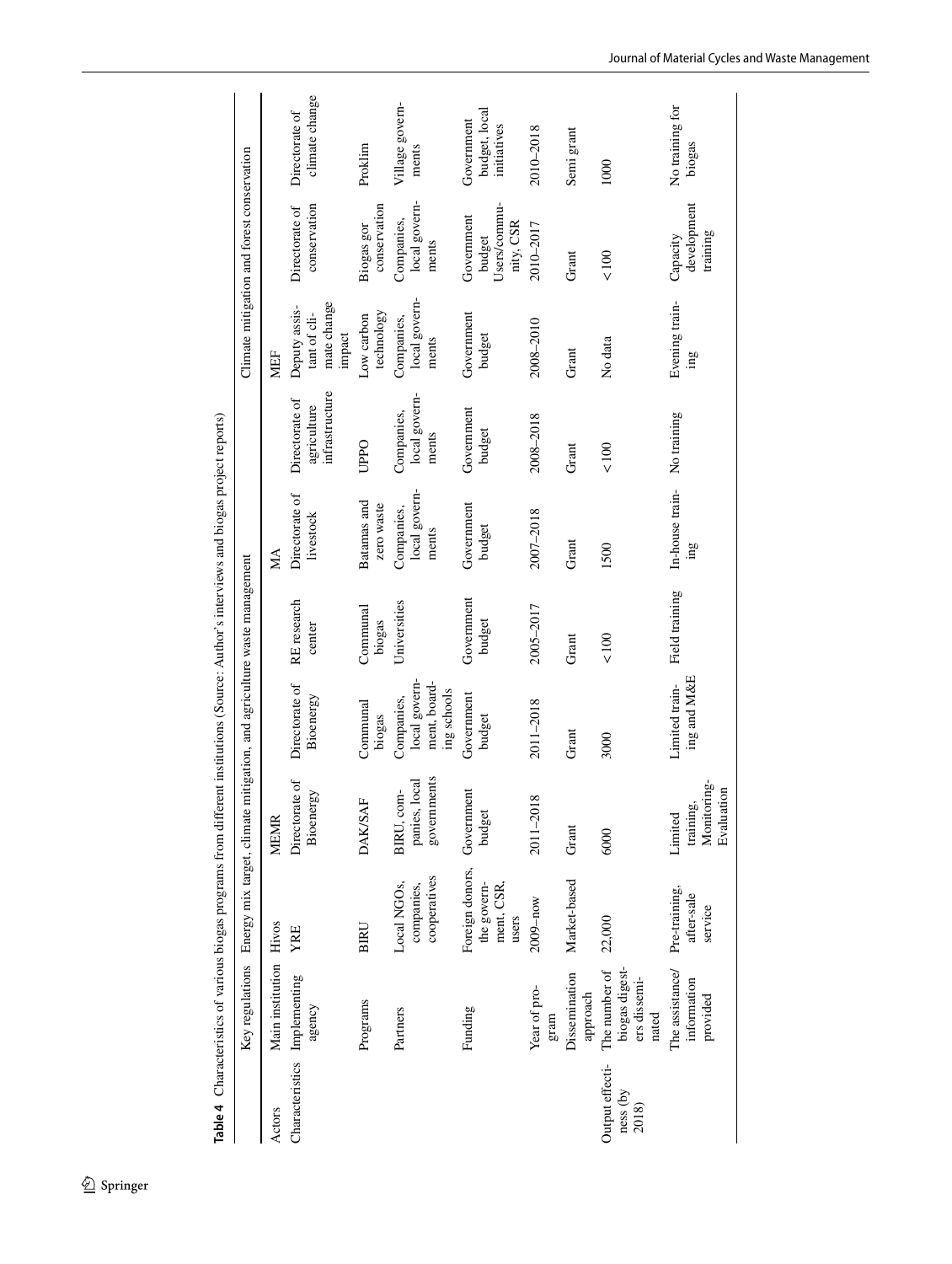<span id="page-6-0"></span>

| Table 5 Interconnected barriers for biodigester dissemination                                                             |                                                                                          | (Source: Author's interviews)                          |                                                                                                   |                                                                         |                                                                             |
|---------------------------------------------------------------------------------------------------------------------------|------------------------------------------------------------------------------------------|--------------------------------------------------------|---------------------------------------------------------------------------------------------------|-------------------------------------------------------------------------|-----------------------------------------------------------------------------|
| Policy                                                                                                                    | Program management and governance                                                        |                                                        |                                                                                                   |                                                                         |                                                                             |
|                                                                                                                           | General issues                                                                           | Funding                                                | Production                                                                                        | Consumption/the usage                                                   |                                                                             |
|                                                                                                                           |                                                                                          |                                                        |                                                                                                   | General issues                                                          | Culture, education                                                          |
| No mandatory regulation                                                                                                   | Ineffective program manage-<br>(and personnel) capability<br>ment, lack of institutional | for dissemination and<br>Limited (local) budget<br>M&E | cage for cattle, to manage the<br>Indonesia do not have the<br>Some farmers in Eastern<br>manures | Low demand (for market<br>approach)                                     | Low environmental awareness,<br>lack of campaign                            |
| Unclear target and fragmented<br>plan and implementation                                                                  | affected low sense of belong-<br>Domination of grant approach<br>ing by user             |                                                        | The deficit of manures (when<br>farmers must sell cattle for<br>the economic reason)              | No incentive for environmental Lack of social acceptance to<br>services | manures/waste for energy (in<br>some areas)                                 |
| ple's representatives' council<br>Lack of support from the peo-                                                           | Bottlenecks in implementing<br>the plan                                                  |                                                        | The high cost of installation<br>(sometimes) not worth the<br>benefits                            | Low operational practicality                                            | Social practices/preference in<br>using firewood                            |
| Lack of subsidy, compared to<br>highly subsidized LPG and<br>electricity price                                            | Lack of enforcement to SoP<br>and standards                                              |                                                        | Low quality of (some) digest-<br>ers                                                              | Limited producer of appli-<br>ances such as stoves                      | Lack of community involvement<br>for collective institutional<br>management |
| (fossil fuel) energy generation<br>medium) biodigester as the<br>focus more on large-scale<br>Lack of priority to (small- | Lack of monitoring and evalua-<br>tion                                                   |                                                        |                                                                                                   |                                                                         | Lack of knowledge and skill in<br>maintaining the digesters                 |
|                                                                                                                           | exchange knowledge, among<br>programs and users/farmers<br>Lack of coordination to       |                                                        |                                                                                                   |                                                                         |                                                                             |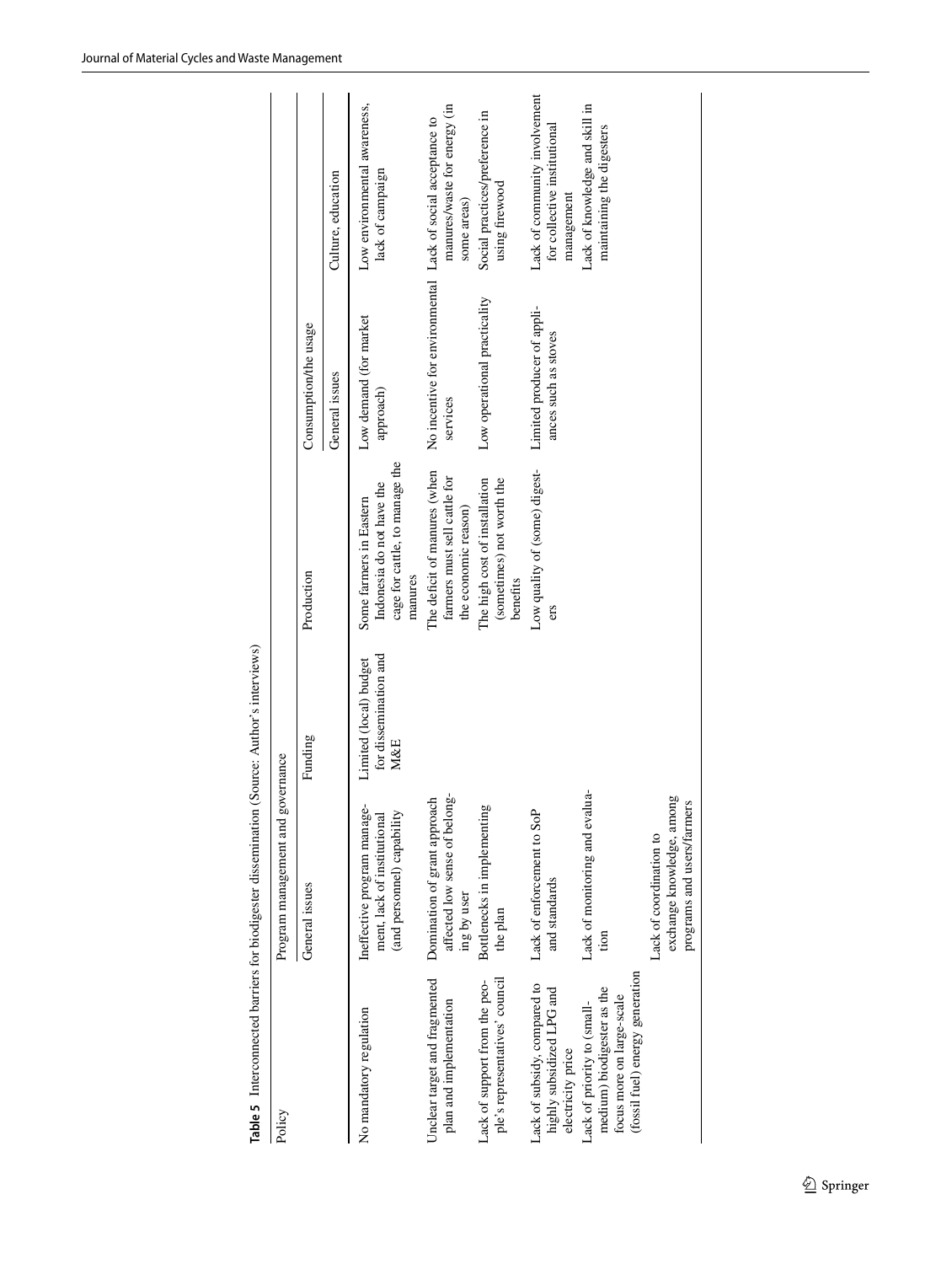There are still many biogas programs from the Ministry of Villages, Development of Underdeveloped Regions, and Transmigration; the Ministry of Social, the Ministry of Agriculture, and the Ministry of Environment and Forestry, (MEMR interview, 6 June 2018, translated from Bahasa).

So, the MEMR had limited reliability on data of biodigester dissemination because not all programs were recorded by the MEMR.

Some renewable energy-related policies from the MDP, the MEMR, NAMA, and BIRU had uncleared and diferent targets for biogas dissemination. There was no coordinated target. It brought scattered planning and implementation that results in fragmented programs. Various biogas programs above show that there is fragmentation in the implementation of biogas policy. This fragmented implementation afected the interaction between multiple barriers to biodigester dissemination. The fragmented biogas programs afected the capability of each program to tackle multiple barriers in biogas dissemination.

#### **Production barriers**

An important aspect of the production side is the technological issue. Many stakeholders mentioned that the issue in the biogas production was the cost of technological installation. The cost is relatively high for the farmers. The Ministry of Environment and Forestry (MEF) mentioned that the cost should be covered together by the government, NGOs, donors, and companies CSR. Meanwhile, BIRU argued that the high cost refects the high quality of digesters that could provide multiple benefts. Good quality biodigester technology provides customer satisfaction for the user. There is a need to have a consensus about the appropriate cost. The cost problem relates to practicality issues in biogas technology. The MA said that the unavailability of practical technology like portable digester or portable media for transporting gas is a barrier to biodigester dissemination. Nevertheless, PT SWEN claimed that they already have that technology. But, the problem was some government institutions did not want to use it due to the budget constraint.

Another problem with the quality of biodigester is the bad performance by some construction partner organizations (CPOs) in installing biodigester. Some CPO does not obey the guideline for constructing good quality biodigester. It resulted in the low-quality technology used by the user. This issue brought negative public perception toward biodigester. Besides, the lack of producers for the appliances of biodigesters such as stoves and pipes became another barrier to biogas production.

In the farming regions, biodigester dissemination and biogas production are limited by the farming behavior in some regions like East Indonesia, in which the livestock is not caged, but is spread in the meadow or pasture. This behavior makes the farmers have difficulty collecting the manure for biogas raw material. For farmers who have the cage for their cattle, the issue is their behavior to sell the cattle when they need quick income for the family fnancial reason. This practice reduces the stock of manures for biodigester operation, so the biodigester cannot be used temporarily until the farmers have new cattle.

The Directorate of Bioenergy MEMR stated that biodigester dissemination cannot be massive because it only works for the livestock farming regions. However, PT SWEN rejected the MEMR argument about the limited applicability of biodigester:

We have produced biodigesters for non-agriculture wastes, such as for domestic waste and human manures. We also actively promoted the products to the government and private sectors.

#### **Low market demand**

The issues on the production side of biodigester afect the market demand from the user. People found that biodigester is not practical to use because it requires a lot of effort to collect the manures, put it into the digester, and mix it with water, manually. So, many people rejected to commit to that timely efforts-to generate energy. This rejection infuenced low demand from the community to biodigester. This barrier became the obstacle to promote biodigester.

The consumption barrier relates to social issues in the community. The low demand was also infuenced by the socio-economic acceptance of people to biodigester. The MEF found that biodigester was not interesting for the community due to the community mindset about the manures. For instance, in Aceh, people are disgusted with the manures and they prefer to keep using the frewood. This choice was also due to the preference of local people who like the favor of food that is cooked using frewoodstove. People's preferences and behaviors are afected by their social practices that lack environmental awareness about biogas benefts. Some cases showed that the farmers stopped using biodigester when their economic condition increases and they back to use LPG. Many people still require socio-economic incentives to use biogas.

The renewable energy research center (RERC) in the MEMR argued that community involvement is important for biogas digester dissemination. This involvement triggers the community's need to run the biodigesters. This involvement can be managed through good institutional management by running the partnership in biogas programs. This example could be seen in the BIRU program that collaborates with the farmers' groups and exchanges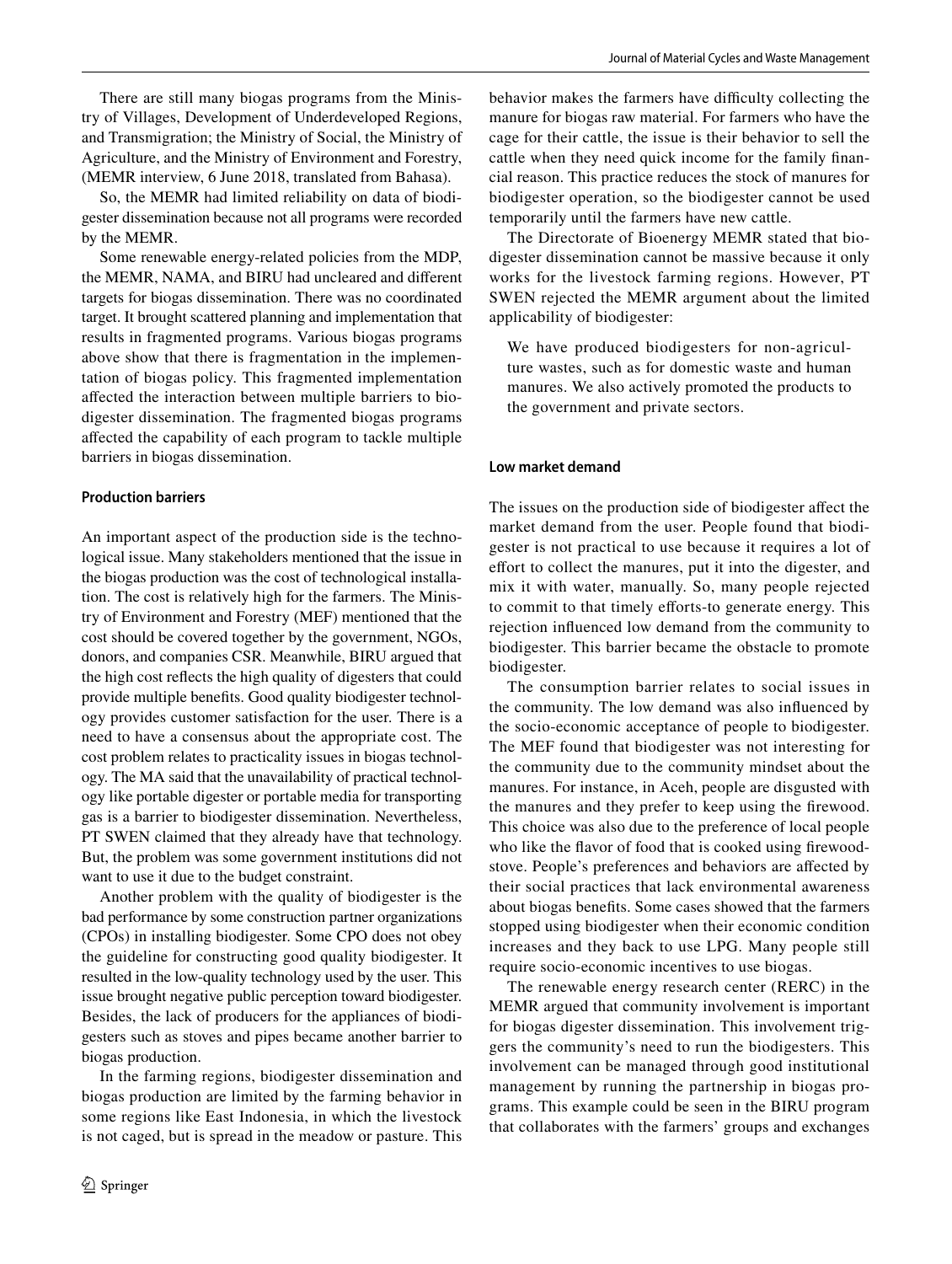

<span id="page-8-0"></span>**Fig. 2** Linkages among the topic of barriers to biodigester dissemination

knowledge about the know-how of biodigester. However, this practice was rarely found in other biogas programs that caused the user could not deal with the socio-technical problem in using biodigester. Some regions also have no farmers group to support knowledge exchange about biogas.

#### **Governance barriers**

Barriers to production, consumption and social issues of biodigester relate to the governance aspect of biogas programs. Figure [2](#page-8-0) shows the connection between those diferent topics of barriers to biodigester dissemination.

Barriers on the production and consumption side are infuenced by the governance problem within the biogas programs. Failure in planning and implementation of the program led to issues on program management in the feld that connects to the users. The MA found that there were only a few members of farmer groups who had an understanding of biogas use, not all of them. It made the maintenance standards of biodigester were not consistently implemented in the program. This issue caused technical problems on some biodigesters. Meanwhile, the government only conducted monitoring and evaluation (M&E) about 1–2 times a year, based on the problem report from the user after installation. This effort was limited by resources such as time and the budget to cover a wide range of areas all over the country. As a result, many biodigesters are left broken by the user and it afects the public image of the technology. This issue infuences the social acceptance of other people toward biodigester [[3\]](#page-11-2).

Meanwhile, the RERC in the MEMR said that the Government of Indonesia has the budget for the biogas program. But the people's representative council also often did not approve biogas programs from the ministries in the budget planning. This barrier to funding hampered the implementation of biogas programs.

The MEF mentioned another governance issue in the biogas program which is the grant approach by the government that provided the full subsidy of biodigester to people. Although it made people content to get free biodigester, the problem is that the grant also made them have a low sense of belonging to the digester technology. Many grantees did not take care of their biodigester. For example, the behavior of selling cattle due to economic reasons made digester goes useless. This problem is related to a low sense of ownership by the community to the free digesters. To tackle this barrier, BIRU tried to fnd consensus between the grant and the commercial approach by reducing the amount of subsidy. Yet, the result of this effort was still limited in some biogas programs by the local governments.

Another governance issue was lack of coordination among biogas programs to exchange information about; best production practices, creating demand from the consumer, program management and approach, and efective M&E.

Lack of coordination among biogas programs is caused by limited priority by the ministries to the program itself, so they did not put effort into the coordination, (MDP interview, 4 June 2018).

The Ministry of Development Planning (MDP) mentioned that biogas alone is not the priority in national energy planning. Biogas target could not be separated from other bioenergy types. In the roadmap for the bioenergy plan, the priority is given more to biomass, bio-solar, bioethanol, and biodiesel. This plan was projected to be done in collaboration with energy companies such as Pertamina, PT PN, Medco, and Agri industries such as cassava, sugarcane, palm oil. There were many bottlenecks for the bioenergy implementation, such as difficulty in providing good fiscal or pricing that attracts private sectors and non-fscal incentives to have support from the local government. The government currently focuses to solve it and thus (small-medium scale) biogas did not get serious attention. This issue is a policy barrier to biodigester dissemination.

Indonesian renewable energy development (priority) and utilization strategy mentioned two focuses about bioenergy; (1) development of bioenergy power plant including agricultural waste and municipal solid waste to provide electricity as well as to improve the environment; (2) utilization of biofuel for substitution of fuel oil [\[18\]](#page-11-17). The MEMR hence supported private sectors such as the palm oil and tofu/bean curd industry to develop a biogas power plant. That strategy did not mention the small and medium-scale biogas programs. The MDP said that solar and biogas are less prioritized because the result is small, despite the potential is big.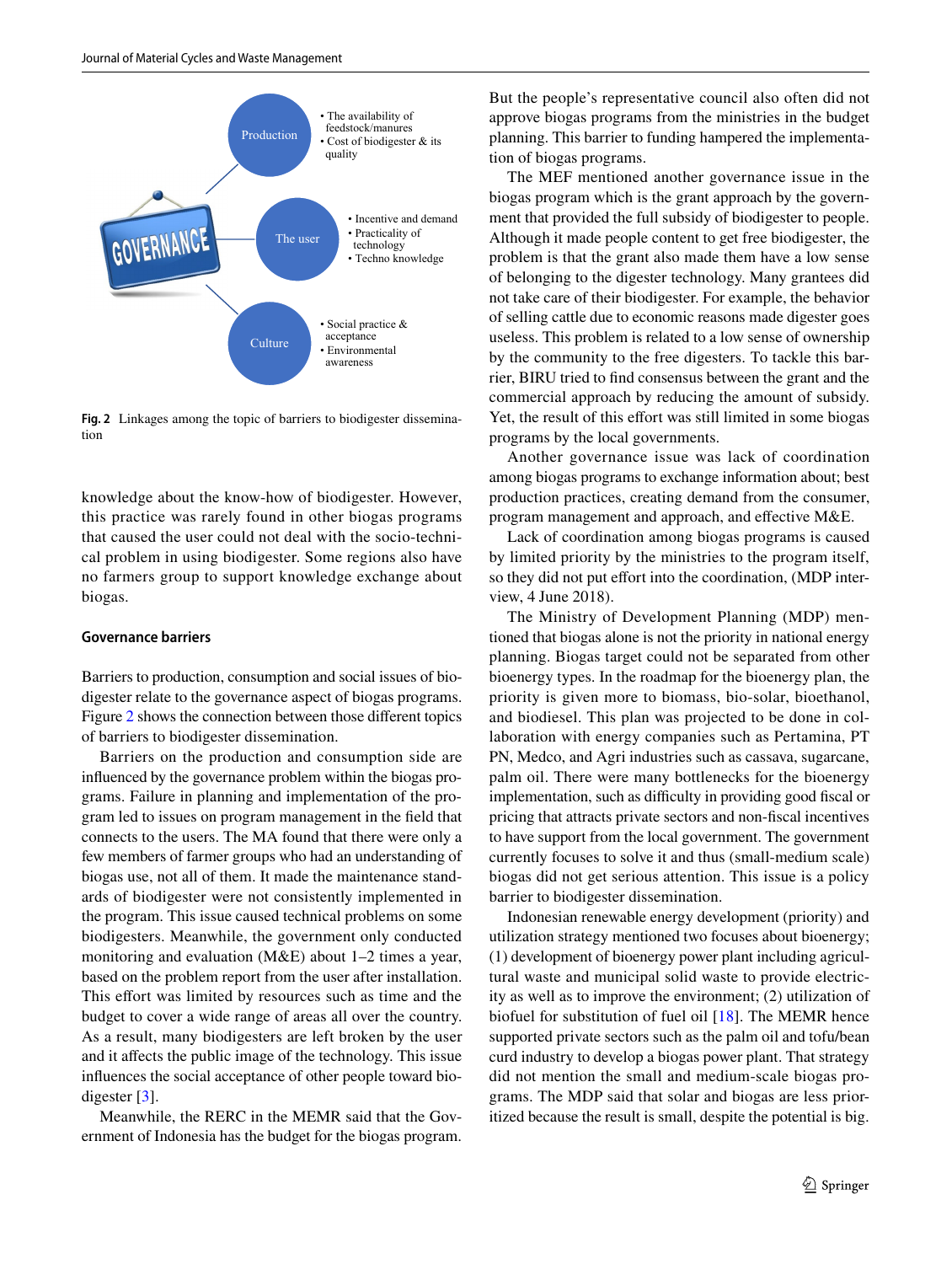Less priority to biogas afected the budgeting in the ministries. The Directorate of Renewable Energy in the Ministry of Energy and Mineral Resources mentioned that since 2012, they had no funding from the national budget to continue the household biogas program. The budget was cut because the national government wanted to focus on communal biogas programs and other electricity programs. The MEMR argued that household biogas already has mature technology, so they let the local government continue it. Alternatively, the MEMR utilizes the local government budget and special allocation fund to fund the household biogas program.

In the bigger context of renewable energy (RE), the government priority was more for the large-scale potential such as geothermal that has technology availability, and able to produce large-scale electricity. This decision was taken by the government to achieve the target of emission reduction and electrifcation ratio. Meanwhile, the MEMR realized that the renewable energy target in national energy policy will be difficult to be achieved. The Ministry of Coordinator of Maritimes argued that the attention to RE is still relatively low because the government is still more focused on conventional energy such as fossil fuel.

These governance issues became a barrier for the coordination among the ministries, to resolve problems on the production, consumption, and social issues on biodigester dissemination. Therefore, fragmented government biogas programs remain ineffective without sufficient coordination.

## **Discussion and conclusion**

Biogas programs in Indonesia are fragmented different ministries (the Ministry of Agriculture/MA, the Ministry of Energy and Mineral Resources/MEMR, and the Ministry of Environment and Forestry/MEF) and NGOs. The fragmentation was caused by a diversity of policy drivers. In the MA, the motivation is to improve the management of agriculture waste through managing cattle manures for compost and biogas. For the MEMR, the biogas program aims to reduce the cost of subsidy for kerosene and LPG and to achieve the energy mix target. In the MEF, the biogas program helps forest conservation, forest community development, and emission reduction. These diferent motivations and problem backgrounds show that the biogas programs in those ministries relate to several policies such as energy mix target, NAMA (National Mitigation Action), waste management, and forest conservation. It shows that the fragmentation of biogas-related policy is wide, and this increases the difficulty for coordination among biogas programs.

Almost each biogas program in respective ministries stands alone. Three types of governance arrangements are found in those fragmented biogas programs; (1) (de)centralized governance as the programs that come from the

ministries (MEMR, MA, MEF) and coordinated with local governments, and (2) interactive governance, as the programs led by non-state actors in partnership with various stakeholders, including the government. (3) Few government programs tried to combine decentralized arrangements with a limited degree of interaction with non-state actors. These governance arrangements construct the biogas governance architecture in Indonesia. The challenge for that architecture is to fnd the strategy to harmonize diferent biogas programs with diferent arrangements, in tackling dissemination barriers.

Most governmental biogas programs have decentralized governance arrangement, with the following characteristics; scattered in diferent directorates or sub-institution within the ministry, using the grant approach, cooperate with local government and vendor, and do not have proper training and M&E. Meanwhile, the NGO program with interactive arrangement utilizes semi-commercial approach; collaborates with multiple government bodies, construction partner organizations, cooperatives, and private sectors (companies and banks); and has standardized training and after-sale services.

Within the biogas programs, there are multiple barriers (including socio-cultural issues and governance aspects) along the supply chain process of biodigester dissemination (from production to consumption/usage). These barriers are relevant to most of the biogas programs, but this study found that the interactive arrangement works better in tackling dissemination barriers. Lack of coordination and cooperation among the biogas programs afected the capability of each program to tackle barriers in biogas digester dissemination. The following points show the interconnection between production and consumption/usage barriers to the governance aspect of biogas programs:

- Lack of technoscientifc knowledge on the users is infuenced by failure on planning and implementation of training and M&E;
- Lack of coordination among biogas programs to exchange information on best practices in implementation reduces the opportunity to construct good quality biodigester installation, to create demand from consumer/user, and to have efective program management and approach;
- Lack of demand is influenced by the full subsidy approach by the government.

The novelty of this study is showing the complexity of barriers to biogas technology adoption. It goes beyond the user/farm(er) aspects and involves interaction with diferent factors such as policy, the governance of technology transfer, technical production issues, and socio-cultural problems. This makes biogas use not widespread in Indonesia, but it is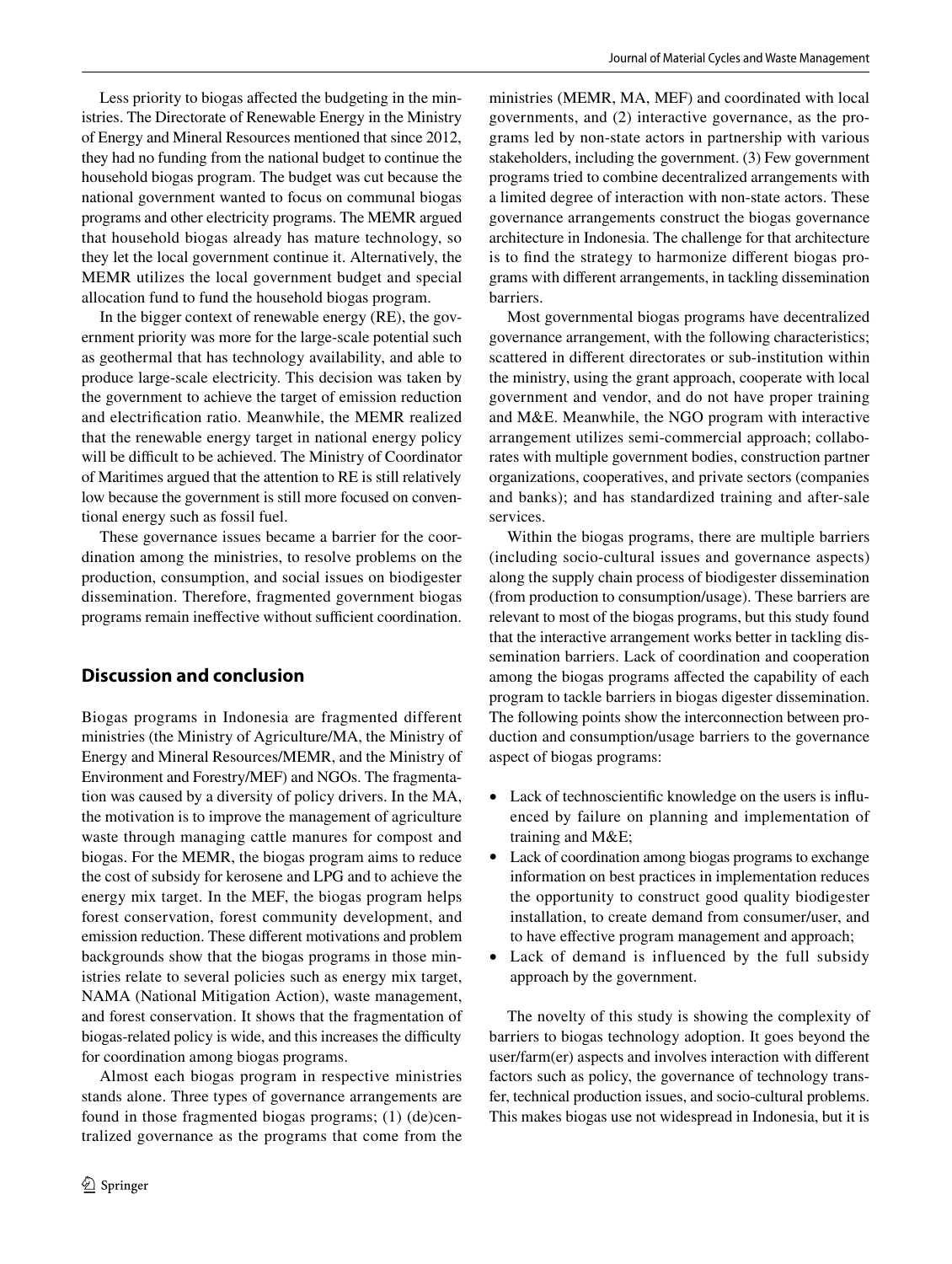widespread in other countries such as China, Thailand, and India, because they deal with that problem.

On policy aspects, the MEMR in Indonesia does not apply and enforce strong policy instruments to promote and disseminating biogas technology. The ministry created the biogas program to reduce the cost of subsidy for LPG and to support their energy mix target. LPG is still heavily subsidized by the government as the primary source of cooking fuel/energy [[19\]](#page-11-18). This makes the demand for biogas remains low. This situation is diferent compared to other countries. For example, Thailand has set out to increase the use of alternative energy consumption including biogas in all sectors due to the national policy in alternative energy development [[20\]](#page-11-19). This contributed to increasing biogas production in the country and made Thailand one of the four countries with the highest biogas production in the world.

The policy is related to the governance aspect. The fragmented biogas programs across institutions and the coordination issues in Indonesia reduced the effectiveness of dissemination of biogas technology. The opposite situation was found in China. Although the development of household biogas in rural China also involves various policy instruments and governance arrangements (directive and guiding policies, economic-inspiring policies, research policies, market policies, and other constructive policies), these policies and arrangements are more integrated. Every policy was gradually issued by the government. In addition, the National People's Congress also enacted fve relevant laws: The Agricultural Law, Renewable Energy Law, Animal Husbandry Law, Energy Conservation Law, and the Act on the Development of Circular Economy. Relational rules and regulations in diferent sectors and at levels were also formed in response to the national policies and laws, whilst the technology standard within projects was also more established and enforced. Feng et al. [[21\]](#page-11-20) found that those series of constructive policies were gradually combined with policies on renewable energy development and later with the policy on climate. This contributed to double the number of household biogas digesters and annual biogas output in China, up to 40 million households using biogas digesters. China has succeeded in integrating multiple policies and arrangements to increase the output of biogas development.

Another governance issue in Indonesian biogas is the dominant dissemination strategy using grant approach that made user/farmers/households tend to prefer provision of biogas technology for free. Many households do not want to buy it because they prefer to wait for free provision from the government or development/NGO projects. This pattern led to temporary and pseudo adopter behavior where users

adopt technology is not because they want it to support their energy use, but only to gain free benefts from development programs [\[22](#page-11-21)]. In comparison, India also had the same problem. But then, many efforts are put to reduce the biogas system installation cost barrier by providing low-cost credits like interest-free loans or subsidized loans [[23](#page-11-22), [24](#page-11-23)]. This is slowly changing the adopter behavior of the biogas users.

Further research is required on more comprehensive analysis on complex (social) system and systemic barriers) to biogas technology adoption. Tools such as system dynamics<sup>[4](#page-10-0)</sup> can be used to investigate whether policy and governance are a center to the systemic barriers of technology transfer.

# **Recommendation**

To improve the capability of each biogas program to tackle barriers, two types (short term and long term) of recommendation are provided. Here are some suggestions for the short term:

- To enforce regulation on the use of biogas through reducing the subsidy for LPG, particularly on farming regions that have the potential to generate biogas.
- To create a policy framework of an integrated biogas national plan that combines diferent targets from the energy mix, NAMA, BIRU, and other related policies.
- To maintain the distribution of power in biogas governance architecture, in diferent ministries such as the MA, the MEF, and other related ministries, to implement biogas programs.
- To formulate clear allocation of tasks and functions for diferent institutions in achieving the common target and plan for biogas programs.

After the short-term recommendations applied, the stakeholders are expected to implement these long-term recommendations, as follow:

- To increase the degree of partnership on the planning and implementation among the program, using integrated topics like climate action, renewable energy, and rural development.
- To have (in)formal provisions to support coordination and cooperation among organizations across administrative levels and sectors.
- To involve local institutions more actively in the creation of biogas-related institutions/programs.

<span id="page-10-0"></span><sup>4</sup> An example of this study was done in Vietnam [\[25\]](#page-11-24) but only focused on the user/farmer aspect, not involving non-user aspects.